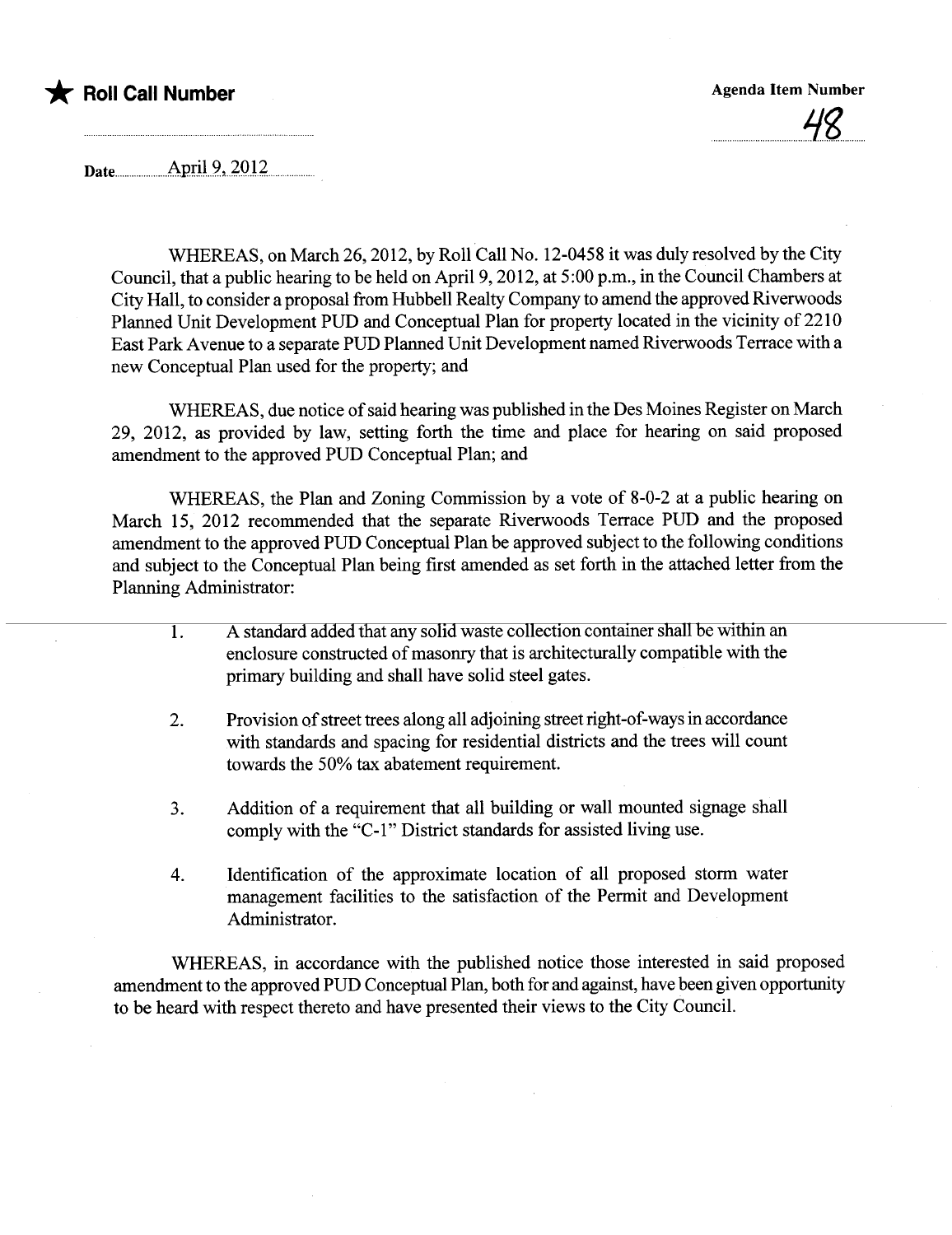

.  $\overline{\phantom{a}}$ 

Date.u... .u..u...uu.Ap.r.U.9.,7QQu...uu

-2-

NOW, THEREFORE, BE IT RESOLVED by the City Council of the City of Des Moines, Iowa, as follows:

1. Upon due consideration of the facts, statements of interested persons and arguments of counsel, the objections to said proposed amendments to the approved PUD Conceptual Plan for the property in the vicinity of 2210 East Park Avenue, and more specifically described below, are hereby overruled and the hearing is closed.

Lot 3, Woods on the River Plat 1, an Official Plat and Outlots Y and Z, Woods on the River Plat 2, an Official Plat, all now included in and forming a part of the City of Des Moines, Polk County, Iowa.

2. The proposed amended PUD Conceptual Plan is hereby found to be in conformance with the Des Moines 2020 Communty Character Land Use Plan, subject to the conditions identified below.

3. The Riverwoods Terrace PUD and the amended PUD Conceptual Plan for the Property described above, which is on file in the Community Development Department, is hereby approved, subject to the plan being first amended to satisfy the conditions recommended by the Plan and Zoning Commission as set forth in the attached letter from the Planning Administrator, and subject to approval of such amendments by the Community Development Director.

MOVED by to adopt.

**FORM APPROVED:** 

Michael F. Kelle **Assistant City Attorney** 

| <b>COUNCIL ACTION</b> | <b>YEAS</b> | <b>NAYS</b> | <b>PASS</b> | <b>ABSENT</b>   | <b>CERTIFICATE</b>                                                                                   |
|-----------------------|-------------|-------------|-------------|-----------------|------------------------------------------------------------------------------------------------------|
| <b>COWNIE</b>         |             |             |             |                 |                                                                                                      |
| <b>COLEMAN</b>        |             |             |             |                 | I, DIANE RAUH, City Clerk of said City hereby                                                        |
| <b>GRIESS</b>         |             |             |             |                 | certify that at a meeting of the City Council of<br>said City of Des Moines, held on the above date, |
| <b>HENSLEY</b>        |             |             |             |                 | among other proceedings the above was adopted.                                                       |
| <b>MAHAFFEY</b>       |             |             |             |                 |                                                                                                      |
| <b>MEYER</b>          |             |             |             |                 | IN WITNESS WHEREOF, I have hereunto set my<br>hand and affixed my seal the day and year first        |
| <b>MOORE</b>          |             |             |             |                 | above written.                                                                                       |
| <b>TOTAL</b>          |             |             |             |                 |                                                                                                      |
| <b>MOTION CARRIED</b> |             |             |             | <b>APPROVED</b> |                                                                                                      |
|                       |             |             |             |                 |                                                                                                      |
|                       |             |             |             | Mayor           | City                                                                                                 |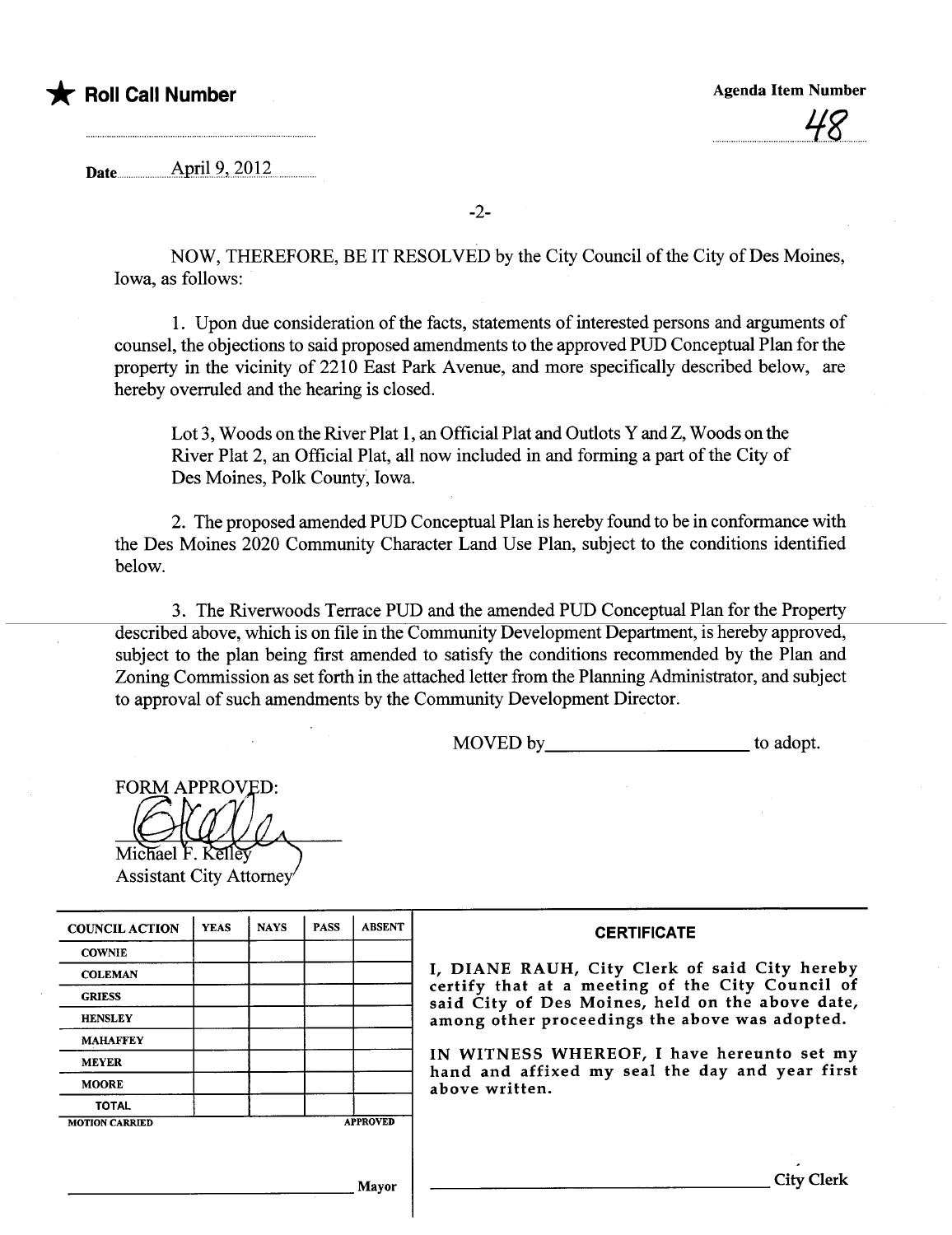| Request from Hubbell Realty Company (owner) represented by Steve Niebuhr (officer)                                                                                                                                                                                                                                                                                  |  |             |                                                                |  |                      |  | File #       |  |              |               |  |
|---------------------------------------------------------------------------------------------------------------------------------------------------------------------------------------------------------------------------------------------------------------------------------------------------------------------------------------------------------------------|--|-------------|----------------------------------------------------------------|--|----------------------|--|--------------|--|--------------|---------------|--|
| to rezone property at 2210 East Park Avenue.                                                                                                                                                                                                                                                                                                                        |  |             |                                                                |  |                      |  |              |  |              | ZON2012-00018 |  |
| Review and approval to rezone the property from "PUD" Planned Unit Development to<br><b>Description</b><br>"PUD" Planned Unit Development with a new Conceptual Plan for use of the property and<br>of Action<br>Approval of a Conceptual Plan for "Riverwoods Terrace" for a single-story residential<br>complex with 70 beds for assisted living and memory care. |  |             |                                                                |  |                      |  |              |  |              |               |  |
| 2020 Community<br><b>Character Plan</b>                                                                                                                                                                                                                                                                                                                             |  |             | Commercial: Pedestrian-Oriented Neighborhood Commercial Center |  |                      |  |              |  |              |               |  |
| Horizon 2035<br><b>Transportation Plan</b>                                                                                                                                                                                                                                                                                                                          |  |             | No Planned Improvements                                        |  |                      |  |              |  |              |               |  |
| <b>Current Zoning District</b>                                                                                                                                                                                                                                                                                                                                      |  |             | "PUD" Planned Unit Development District                        |  |                      |  |              |  |              |               |  |
| <b>Proposed Zoning District</b>                                                                                                                                                                                                                                                                                                                                     |  |             | "PUD" Planned Unit Development District                        |  |                      |  |              |  |              |               |  |
| <b>Consent Card Responses</b>                                                                                                                                                                                                                                                                                                                                       |  |             | In Favor                                                       |  | Not In Favor         |  | Undetermined |  | % Opposition |               |  |
| Inside Area                                                                                                                                                                                                                                                                                                                                                         |  |             |                                                                |  |                      |  |              |  |              |               |  |
| Outside Area                                                                                                                                                                                                                                                                                                                                                        |  |             |                                                                |  |                      |  |              |  |              |               |  |
| <b>Plan and Zoning</b><br>Approval                                                                                                                                                                                                                                                                                                                                  |  | $8 - 0 - 2$ |                                                                |  | Required 6/7 Vote of |  | Yes          |  |              |               |  |
| <b>Commission Action</b><br>Denial                                                                                                                                                                                                                                                                                                                                  |  |             |                                                                |  | the City Council     |  | No           |  | X            |               |  |

ZON2012-0001S

Hubbell Realty Company (Riverwoods Terrace PUD) -2210 E Park Avenue



 $\hat{\mathcal{A}}$ 

 $\sim 10^{-1}$ 

 $\hat{\mathcal{A}}$ 

 $\hat{\mathcal{A}}$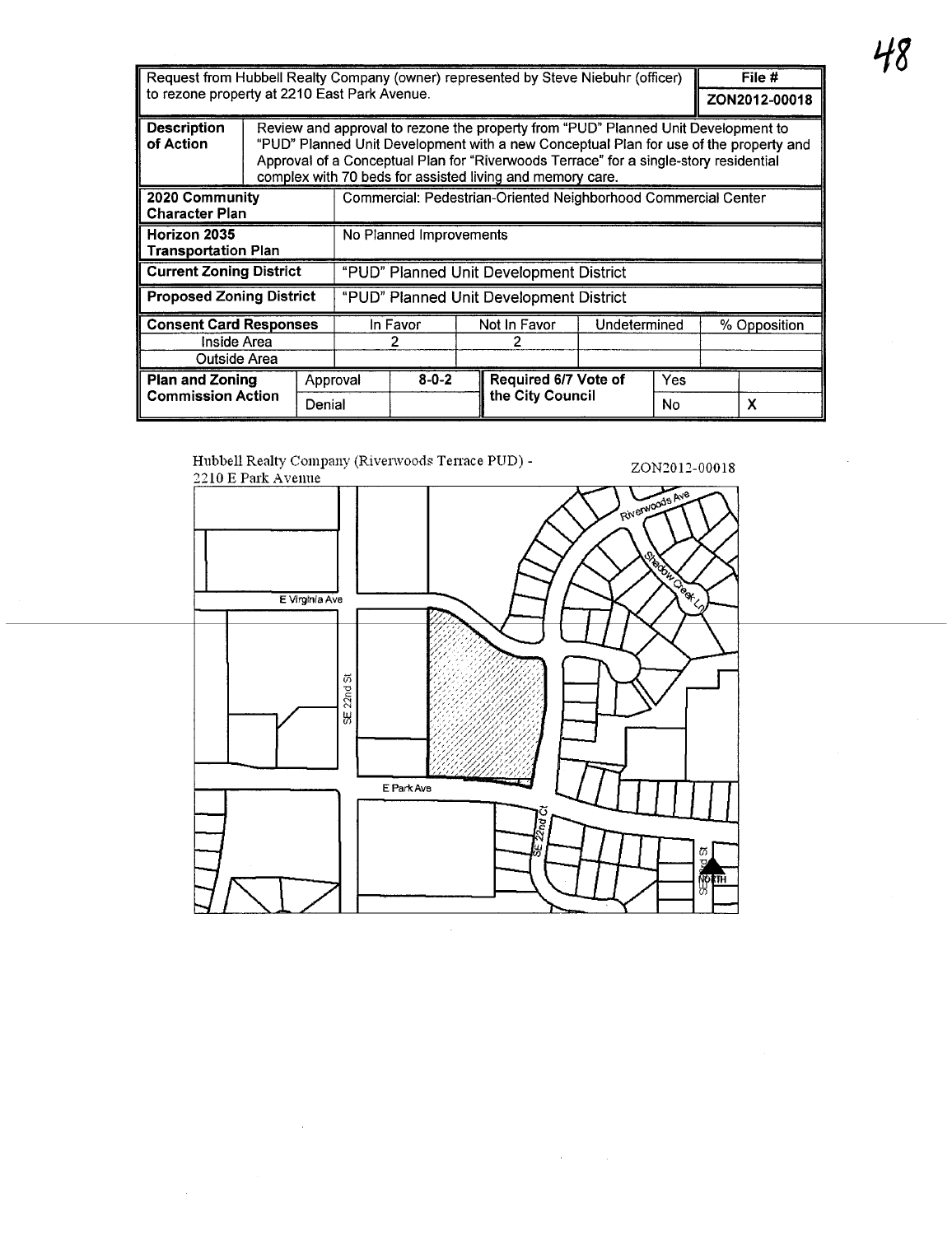

 $8h$ 

 $48$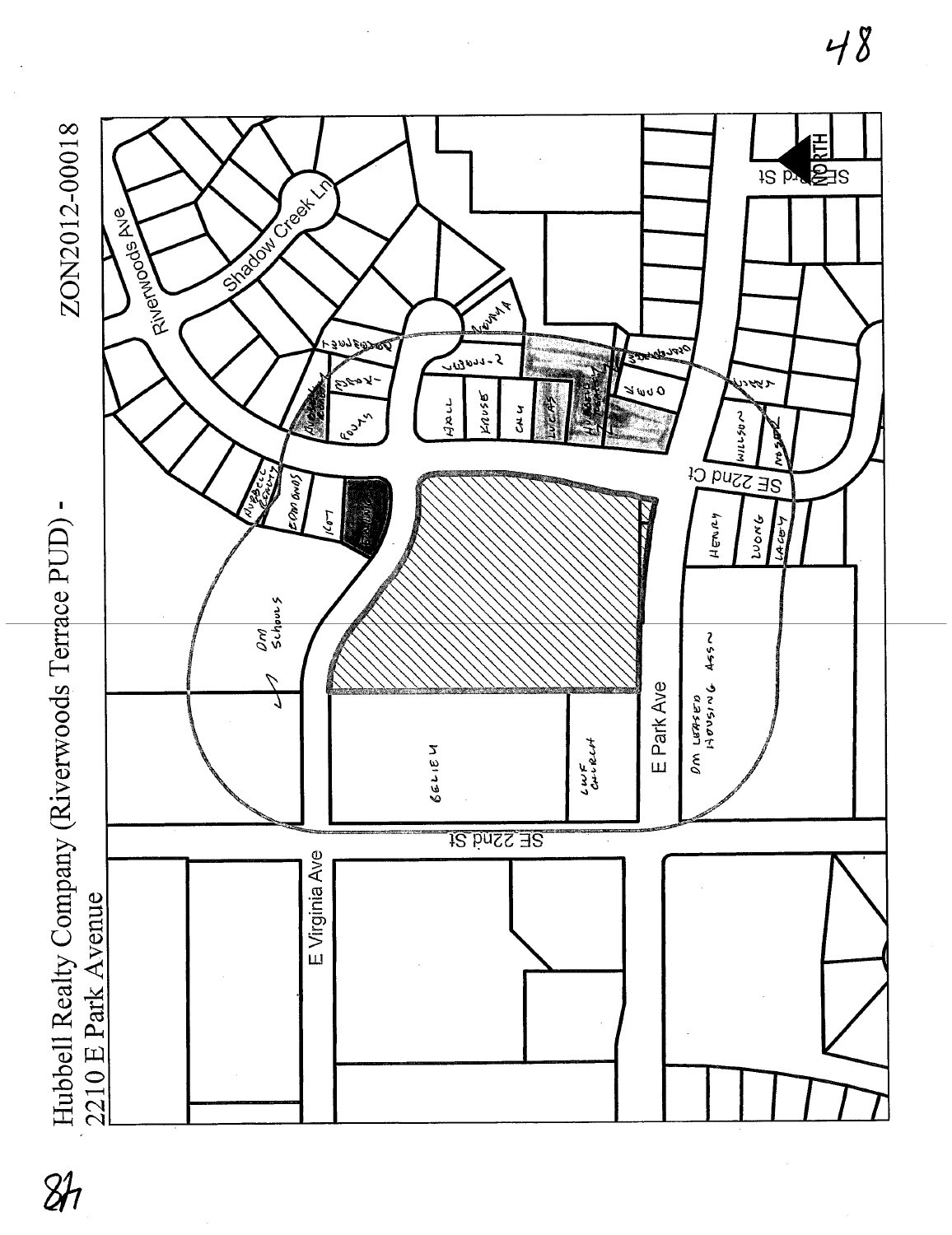| Date April 9, 2012 |    |
|--------------------|----|
| Agenda Item        | 48 |

March 21,2012

Roll Call #

Honorable Mayor and City Council City of Des Moines, Iowa

Members:

Communication from the City Plan and Zoning Commission advising that at their meeting held March 15, 2012, the following action was taken:

## **COMMISSION RECOMMENDATION:**

After public hearing, the members voted 9-0-1 as follows:

|    | <b>Commission Action:</b>                                                                                                              | Yes                            | <b>Nays</b> | Pass | Absent             |
|----|----------------------------------------------------------------------------------------------------------------------------------------|--------------------------------|-------------|------|--------------------|
|    | JoAnne Corigliano                                                                                                                      | X.                             |             |      |                    |
|    | <b>Shirley Daniels</b>                                                                                                                 | X                              |             |      |                    |
|    | Jacqueline Easley                                                                                                                      | X                              |             |      |                    |
| ЭN | <b>Tim Fitzgerald</b>                                                                                                                  |                                |             | X    |                    |
|    | Dann Flaherty                                                                                                                          |                                |             |      | X                  |
|    | John "Jack" Hilmes                                                                                                                     |                                |             |      | $\mathsf{X}% _{0}$ |
|    | <b>Joel Huston</b>                                                                                                                     |                                |             |      | X                  |
|    | <b>Ted Irvine</b>                                                                                                                      | χ                              |             |      |                    |
|    | Greg Jones                                                                                                                             | $\overline{\mathsf{x}}$        |             |      |                    |
|    | <b>William Page</b>                                                                                                                    | Χ                              |             |      |                    |
|    | <b>Christine Pardee</b>                                                                                                                | X                              |             |      |                    |
|    | <b>Mike Simonson</b>                                                                                                                   | X                              |             |      |                    |
|    | <b>CJ Stephens</b>                                                                                                                     | X                              |             |      |                    |
|    | by Steve Niebuhr (officer) Part A) to find the proposed rezoning in<br>conformance with the Des Moines' 2020 Community Character Plan. |                                |             |      |                    |
|    | By separate motion Commissioners recommended 8-0-2 as follows:                                                                         |                                |             |      |                    |
|    | <b>Commission Action:</b>                                                                                                              | Yes                            | <b>Nays</b> | Pass | Absent             |
|    | JoAnne Corigliano                                                                                                                      | X.                             |             |      |                    |
|    | <b>Shirley Daniels</b>                                                                                                                 | Χ                              |             |      |                    |
|    | Jacqueline Easley                                                                                                                      | X                              |             |      |                    |
|    | <b>Tim Fitzgerald</b>                                                                                                                  |                                |             | X    |                    |
|    | Dann Flaherty                                                                                                                          |                                |             |      | X.                 |
|    | John "Jack" Hilmes                                                                                                                     |                                |             |      | X                  |
|    | <b>Joel Huston</b>                                                                                                                     |                                |             |      | $\mathsf{X}$       |
|    | <b>Ted Irvine</b>                                                                                                                      | X                              |             |      |                    |
|    | Greg Jones                                                                                                                             | X                              |             |      |                    |
|    | <b>William Page</b>                                                                                                                    | X                              |             |      |                    |
|    | <b>Christine Pardee</b><br><b>Mike Simonson</b>                                                                                        | X<br>$\boldsymbol{\mathsf{X}}$ |             |      |                    |
|    |                                                                                                                                        |                                |             | X    |                    |
|    | <b>CJ Stephens</b>                                                                                                                     |                                |             |      |                    |



 $\epsilon$ 

ARMORY BUILDING<br>602 ROBERT D. RAY DRIVE<br>DES MOINES, IOWA 50309 –1881 (515) 283-4182

> ALL-AMERICA CITY 1949, 1976, 1981<br>2003 - 2003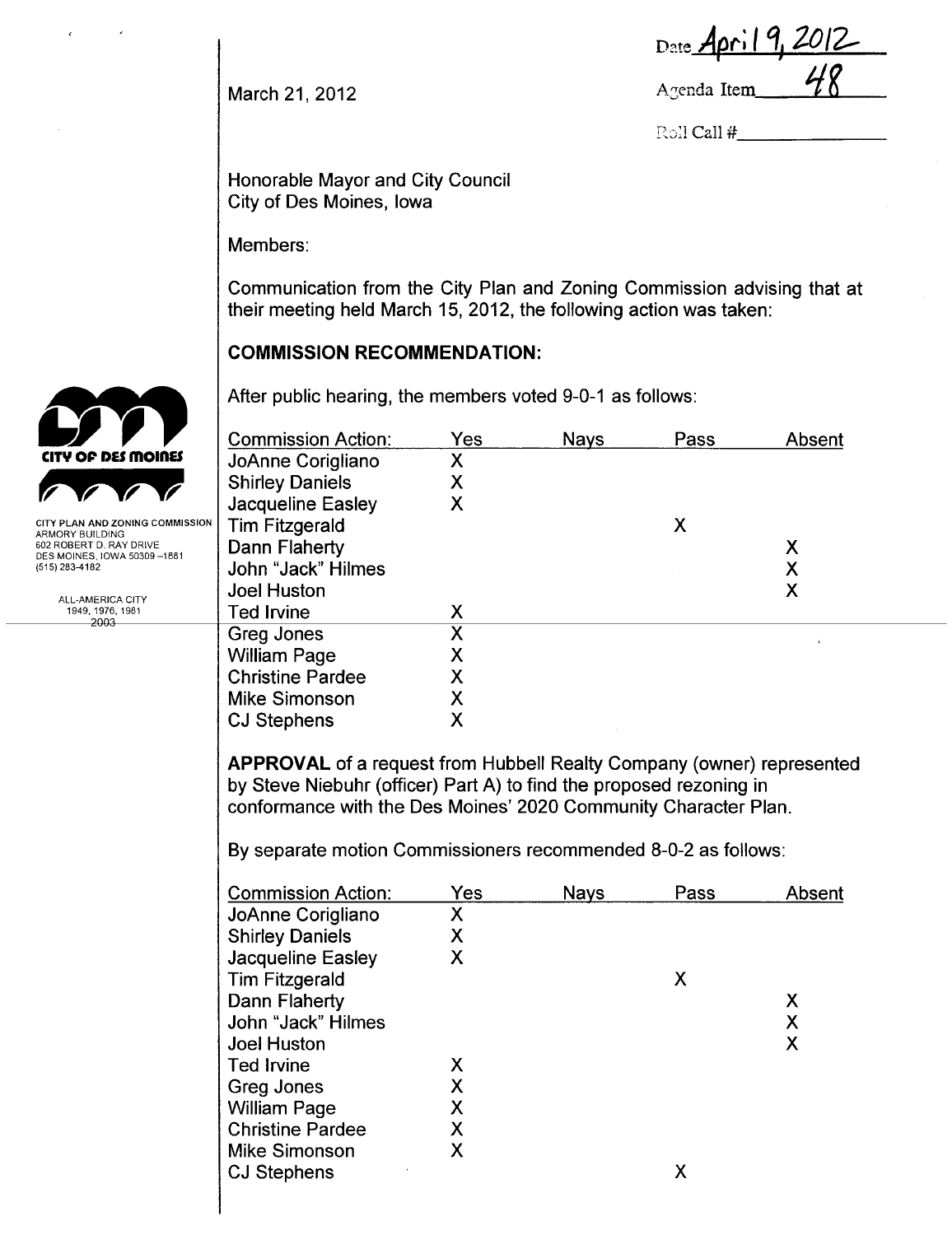APPROVAL of a request from Hubbell Realty Company (owner) represented by Steve Niebuhr (officer) Part B) to rezone property at 2210 East Park Avenue from Riverwoods "PUD" District to Riverwoods Terrace "PUD" District; and Part C) the approval of the "Riverwoods Terrace" Conceptual Plan subject to the following revisions to the document: (ZON2012-00018)

- 1. A standard added that any solid waste collection container shall be within an enclosure constructed of masonry that is architecturally compatible with the primary building and shall have solid steel gates.
- 2. Provision of street trees along all adjoining street right-of-ways in accordance with standards and spacing for residential districts and the trees will count towards the 50% tax abatement requirement.
- 3. Addition of a requirement that all building or wall mounted signage shall comply with the "C-1" District standards for assisted living use.
- 4. Identification of the approximate location of all proposed storm water management facilities to the satisfaction of the Permit and Development Administrator.

Written Responses 2 In Favor 2 In Opposition

## STAFF RECOMMENDATION TO THE P&Z COMMISSION

Part A) Staff recommends that the Commission find the proposed rezoning in conformance with the Des Moines' 2020 Community Character Plan.

Part B) Staff recommends approval of rezoning the subject property from Riverwoods "PUD" District to Riverwoods Terrace "PUD" District.

Part C) Staff recommends approval of the "Riverwoods Terrace" Conceptual Plan subject to the following revisions to the document:

- 1. A standard added that any solid waste collection container shall be within an enclosure constructed of masonry that is architecturally compatible with the primary building and shall have solid steel gates.
- 2. Provision of street trees along all adjoining street right-of-ways in accordance with standards and spacing for residential districts.
- 3. Addition of a requirement that all building or wall mounted signage shall comply with the "C-1" District standards for assisted living use.
- 4. Identification of the approximate location of all proposed storm water management facilities to the satisfaction of the Permit and Development Administrator.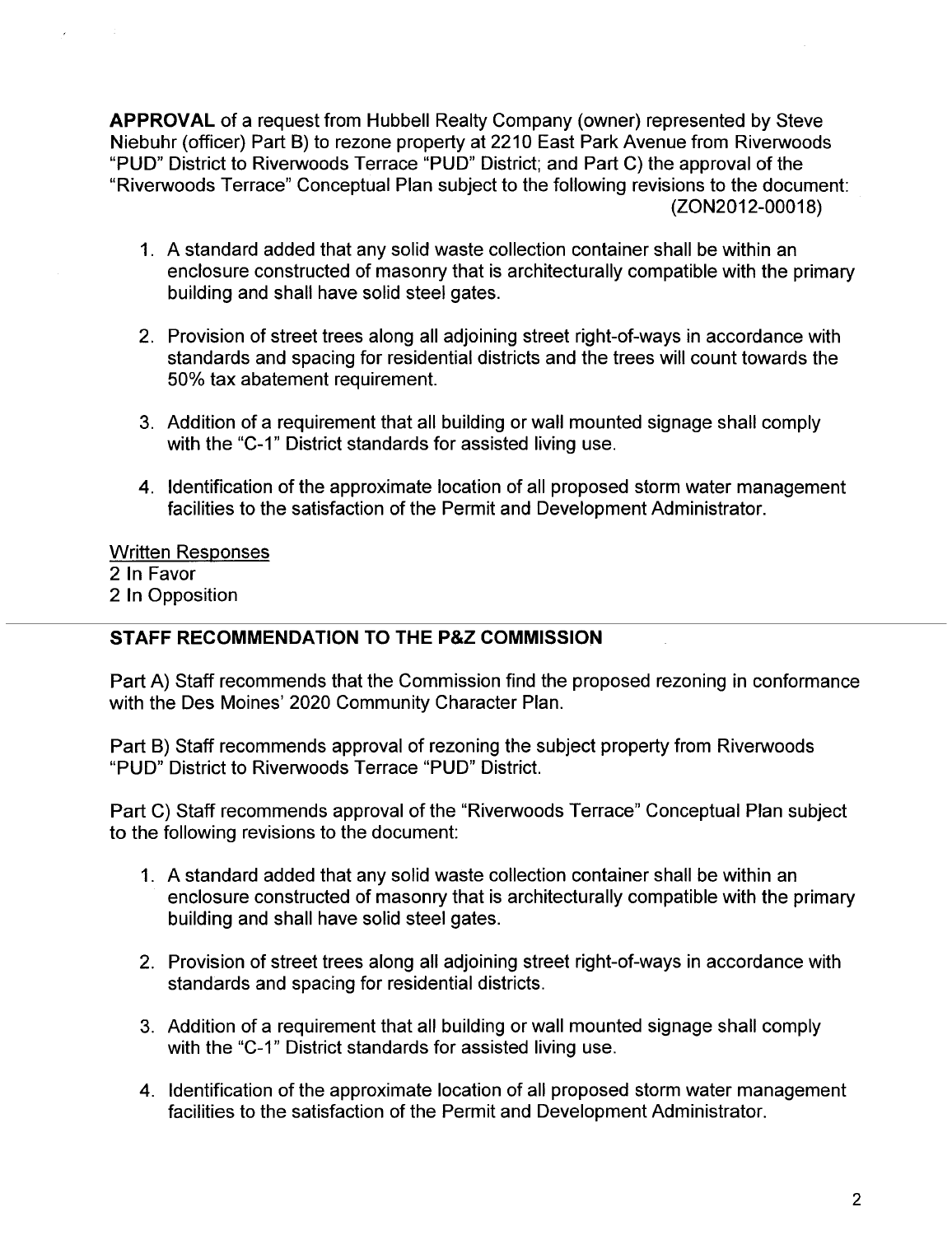#### STAFF REPORT

#### I. GENERAL INFORMATION

1. Purpose of Request: The subject site is located in the Riverwoods "PUD" District, which is generally located north of East Park Avenue and east of SE 22<sup>nd</sup> Street. The PUD predominately consists of single-family dwellings with townhomes, River Woods Elementary School and undeveloped commercial land along the western perimeter. The site is currently designated for commercial uses that are generally based on the "C\_1" District excluding residential development. Any residential use is expressly prohibited under the current PUD Conceptual Plan.

The applicant purchased the subject property from original developer, Clarke Company in 2007 and is proposing to rezone the subject property to a separate new "PUD" designation to allow the development of a 70-bed assisted living and memory care facility. If approved, the proposed Riverwoods Terrace Conceptual Plan would replace the existing Riverwoods Conceptual Plan for this property only. The remaining balance of the Riverwoods "PUD" would remain as currently approved.

- 2. Size of Site: 4.02 acres.
- 3. Existing Zoning (site): Riverwoods "PUD" Planned Unit Development.
- 4. Existing Land Use (site): Undeveloped.
- 5. Adjacent Land Use and Zoning:

North - Riverwoods "PUD", Uses are undeveloped woodland that is a part of the River Woods Elementary School grounds and single-family dwellngs.

South - "R-3" & "R-6", Uses are multiple-family and single-family dwellings.

East - Riverwoods "PUD", Uses are single-family dwellings.

**West** – "C-1", Uses are vacant commercial building and single-family dwelling.

- 6. General Neighborhood/Area Land Uses: The area consists of a mix of single-family and multiple-family dwellings. The site adjoins a neighborhood commercial node at East Park Avenue and SE 22<sup>nd</sup> Street intersection.
- 7. Applicable Recognized Neighborhood(s): River Woods Neighborhood Association.
- 8. Relevant Zoning History: The property was rezoned to "PUD" on April 25, 1994. Since that time, the Riverwoods "PUD" Conceptual Plan has been amended five times. The last amendment was approved by the City Council of May 5, 2003 by Roll Call Number 03-1077.
- 9. 2020 Community Character Land Use Plan Designation: Commercial: Pedestrian-Oriented Neighborhood Commercial Center.
- 10.Applicable Regulations: Pursuant to Section 134-700, any substantial change in a Conceptual Plan proposed after the City Council has approved the plan pursuant to this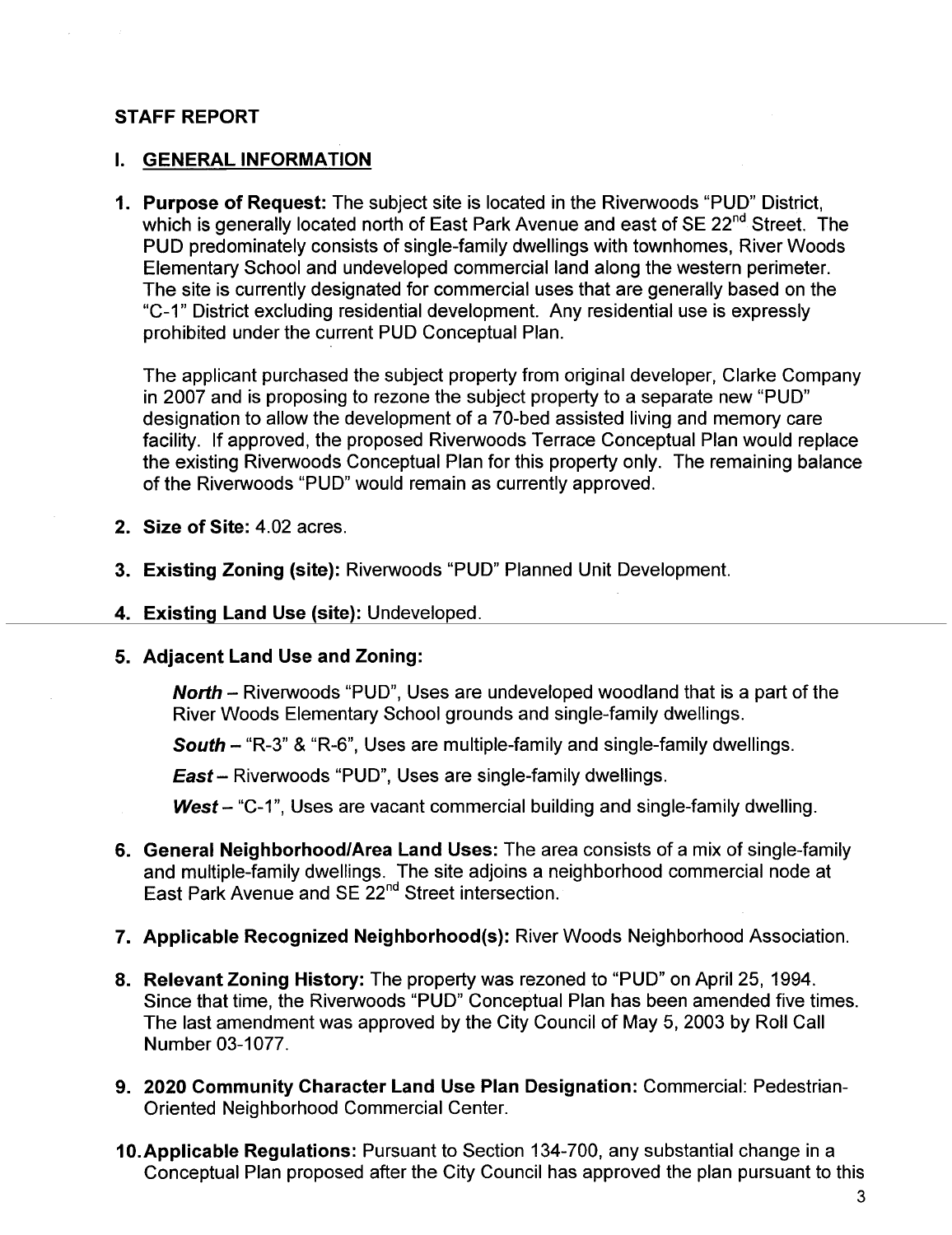division shall be resubmitted in the same manner as the original conceptual plan. The Commission may make a recommendation to City Council on modifications to the Conceptual Plan so long as they are agreed to by the owner in writing.

#### II. ADDITIONAL APPLICABLE INFORMATION

1. Natural Site Features: The site is undeveloped and relatively flat. It consists of mowed ground cover with a row of trees along the west property line. The Conceptual Plan includes the following note:

"A survey locating all trees greater than 6 inches in diameter on the property will be submitted to and reviewed by City staff with the development plan prior to the commencement of any tree removal, grading, or construction activity. "

Any development of the site is subject to the City's Tree Removal and Mitigation Ordinance (Section 42-550 of the City Code).

2. Drainage/Grading: The site will drain to the southwest corner of the lot to an existing storm water line. The Conceptual Plan includes the following note:

"Storm water management for both quantity and qualiy wil be provided on site for the new development. Various conservation methods will be explored during the site plan process."

Any development of the site shall comply with the City's Stormwater Management requirements to the satisfaction of the City's Permit and Development Center. All grading is subject to an approved grading permit and soil erosion control plan.

- 3. Landscaping & Buffering: The Conceptual Plan states that the site will be developed in accordance with the landscaping standards for the "C-2" District. The "C-2" District standards require the following.
	- · Open Space equal to 20% of the site with 1 overstory tree, 1 evergreen tree and 1 shrub per 2,500 square feet of required open space.
	- · Bufferyard with a minimum width of 20 feet with a 6-foot tall opaque fence/screen, and 4 overstory trees and 8 evergreen trees per 100 lineal feet.
	- · Parking & Maneuvering Perimeter Planting Area with a minimum width of 10 feet with 1 overstory tree and 3 shrub per 50 lineal feet.

The Conceptual Plan shows plantings throughout the site that generally address these requirements. The number, placement and species will be fully evaluated at the development plan stage. Staff recommends that street trees be provided along all street right-of-ways. This would soften the views of the development from the adjoining residential development in addition to providing the typical esthetic and environmental benefits association with street trees.

4. Access & Parking: The subject site is bound by East Virginia Avenue to the north, Riverwoods Avenue to the east and East Park Avenue to the south. The development would include a parking lot along the south perimeter with driveways to East Park Avenue and Riverwoods Avenue. A service drive and loading area would be located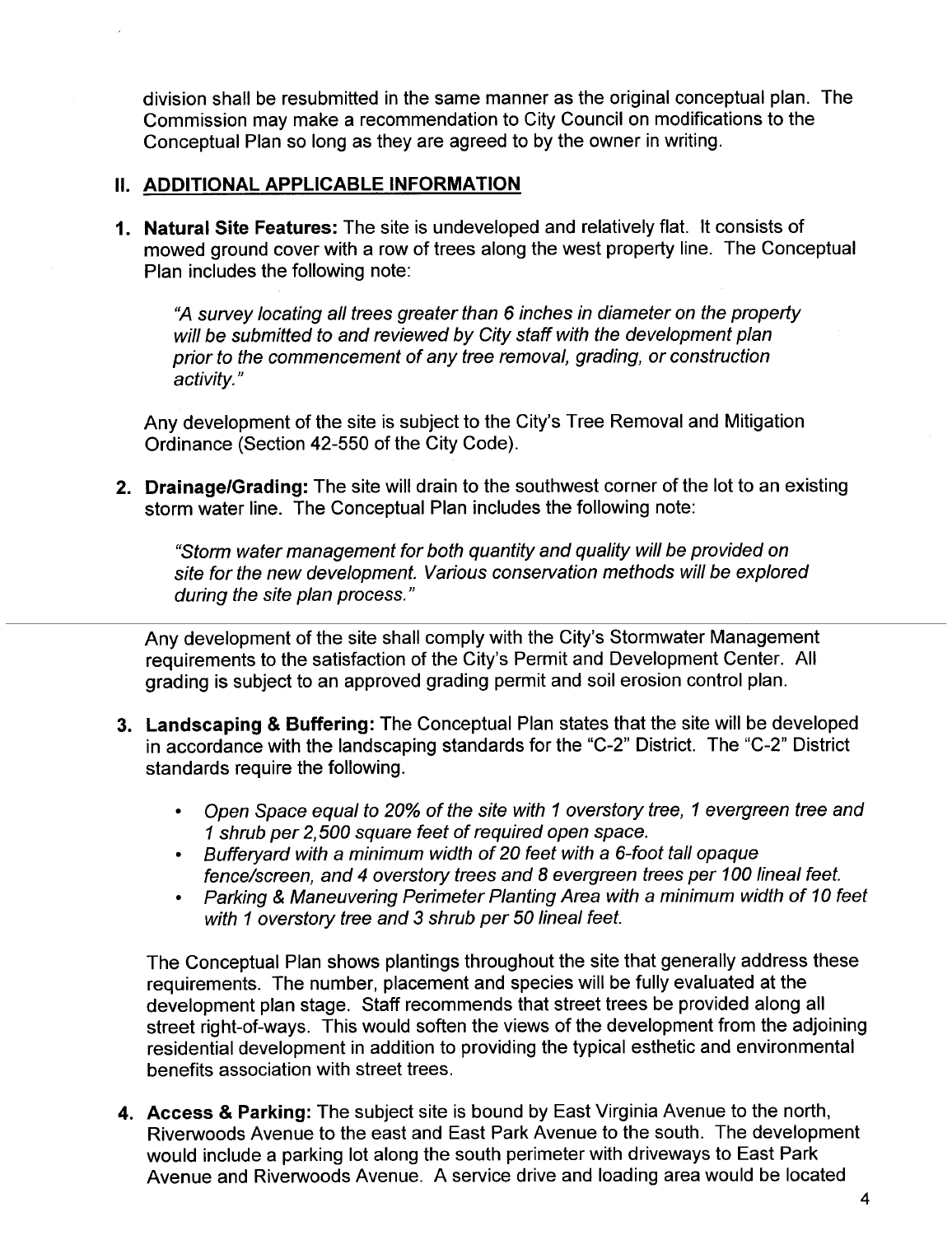along the north perimeter of the site for deliveries and garbage service. It would have a single drive to East Virginia Avenue.

The Conceptual Plan indicates 46 off-street parking spaces. Parking counts for "PUD" Districts are set by the Conceptual Plan. In evaluating parking for PUD Districts, staff generally references the Zoning Ordinance's typical standards. In a standard Zoning District the developer would be required to provide 1 space per 8 beds and 1 space per 2 staff members. The proposed 70 beds would require 9 spaces leaving 37 spaces for a maximum of 74 employees. Staff believes the proposed amount of parking is appropriate for the development.

- 5. 2020 Community Character Plan: The subject site is designated as Commercial: Pedestrian-Oriented Neighborhood Commercial Center on the Future Land Use Map. The 2020 Community Character Plan describes this designation as small-to-moderate scale commercial serving an adjacent neighborhood and specialty retail/services with cumulative building totals of 75,000 to 100,000 square feet. The designation is often associated with the "C-1" District, which allows residential uses including assisted living facilities. The proposed use is a natural transitional use from the more intense commercial uses to the west to the single-family dwellings to the east.
- 6. Urban Design: The proposed building would be one-story tall with a gable style roof to blend in with the residential character of the area. The applicant is proposing a mix of masonry and cement board siding with an asphalt shingled roof. The Conceptual Plan identifies a solid waste collection container enclosure to the north of the building but does not provide any design information. Staff recommends that approval be subject to any trash enclosure being constructed of masonry with solid steel gates.

The Conceptual Plan indicates that all free standing signs must be monument in style and limits their size to a maximum of 90 square feet per sign face. The Conceptual Plan also references building or wall mounted signs but does not provide a maximum area or number of signs allowed. The current Riverwoods "PUD" Conceptual Plan references the "C-1" Districts for allowed signage. Staff believes that the amount of building or wall mounted signage allowed in the "C-1" District is a reasonable level for the proposed use.

## SUMMARY OF DISCUSSION

Jason Van Essen presented staff report and recommendation.

Steve Niebuhr Hubbell Realty Company 6900 Westown Parkway, West Des Moines stated this property has been a commercial lot and on the market since 1994 with no success. A market study was ordered that indicated assistant living was needed, for the average age of 75 years plus and the response indicated the need for 80 units. They are proposing approximately 60 units of assistant living and 10 units of memory care. The units will range in size from 360 - 700 square feet and will be done in phases. Phase 1 will include 40 units, and Phase 2 will include the remaining 20 units. Some of the amenities are 3 meals home cooked restaurant style, housekeeping, a registered nurse will be available 24 hours a day, 24 hour staff provided, onsite beauty and barber salon, secured building, valet parking, scheduled transportation, activities and other amenities'; this proposal is a good investment and will create a number of jobs.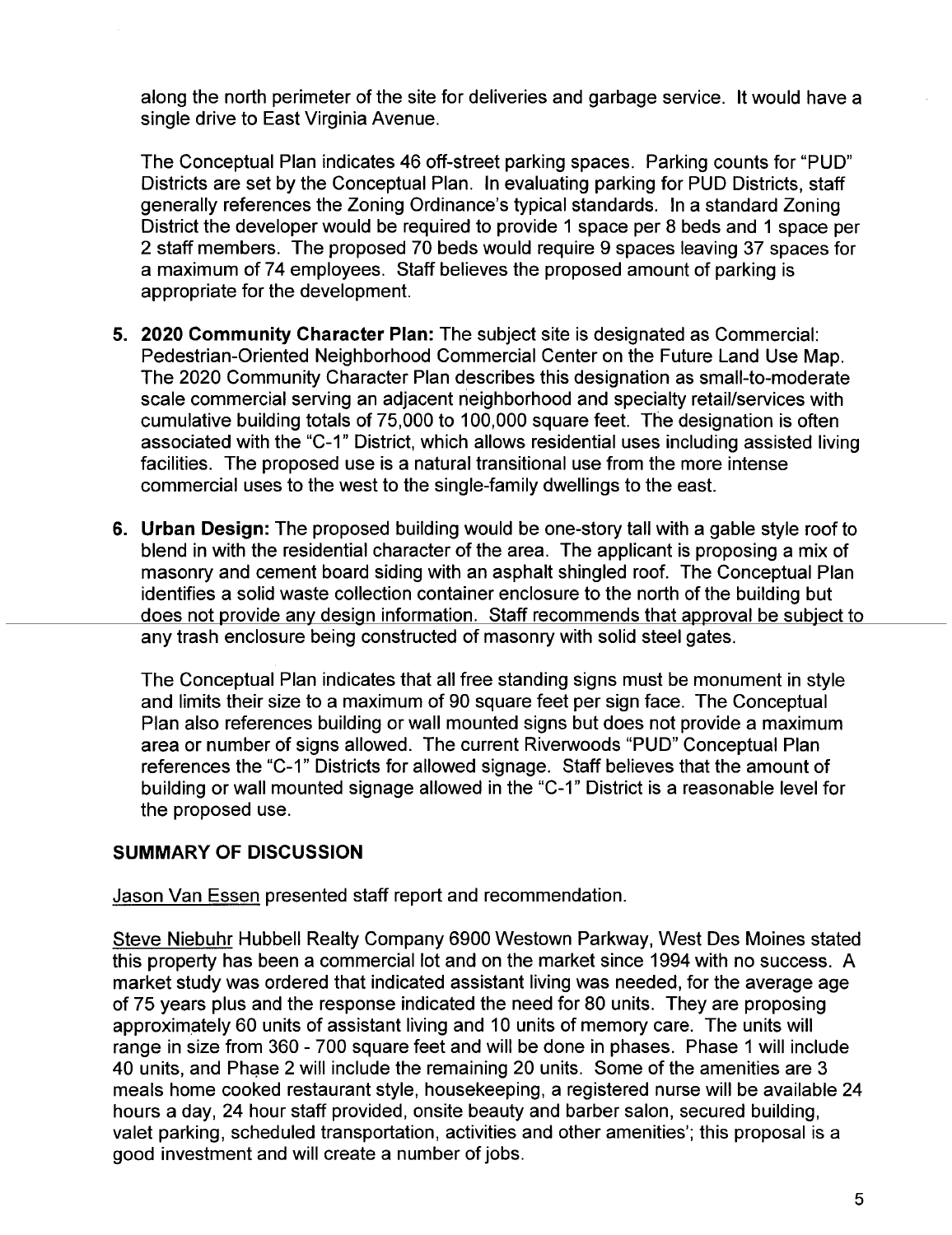They did have a neighborhood meeting with Riverwoods Neighborhood Association and Pioneer Park in December and they met with both the Home Owners Association (HOA) on the 28<sup>th</sup> of February and the Neighborhood Association. Because there were some people who were not able to make the previous meeting they agreed to hold another meeting in March before the City Council hearing.

They agree with staff recommendation but ask for a point of clarification regarding the street trees. They would like for them to count as part of the 50% tax abatement requirement.

Will Page asked if that roof style intended to light a common space.

Brad Lang Solum Lang Architects, 3226 Center Point Road, Suite 201 in Cedar Rapids, IA stated yes and the building is designed to breakdown in PODS and wings with central core area that will push daylight into the common center. He then presented the floor plan.

JoAnne CoriQliano asked if the homeowners associations were invited to the meeting with the neighborhood association.

Steve Niebuhr stated yes they are hoping that they are all there to answer their questions.

Tim FitzQerald stated that the notices sent out did not go to the homeowners association.

Steve Niebuhr stated that the memory care is another stage of life that this project will be able to accommodate and the market is asking for.

# CHAIRPERSON OPENED THE PUBLIC HEARING

There was no one to speak in favor or in opposition of the applicant's request.

## CHAIRPERSON CLOSED THE PUBLIC HEARING

JoAnne CoriQliano stated that she would like to add the neighborhood input from the upcoming neighborhood meeting.

Tim FitzQerald stated that he is the president of the Riverwoods Neighborhood Association and will be abstaining from this vote. He explained that he wil be attending the City Council meeting where he will represent the Riverwoods Neighborhood Association's position.

Ted Irving asked for clarification of the Neighborhood Association and the Home Owners Association and are they asking for two notifications.

Tim Fitzgerald clarified that the homeowners living in that subdivision pay a due to have certain things done for them. Therefore, they should have been notified.

Jason Van Essen explained the notification process.

Steve Niebuhr stated that they would broaden the notification and is happy to invite homeowners association plus the neighbcrhood association. However, he is concerned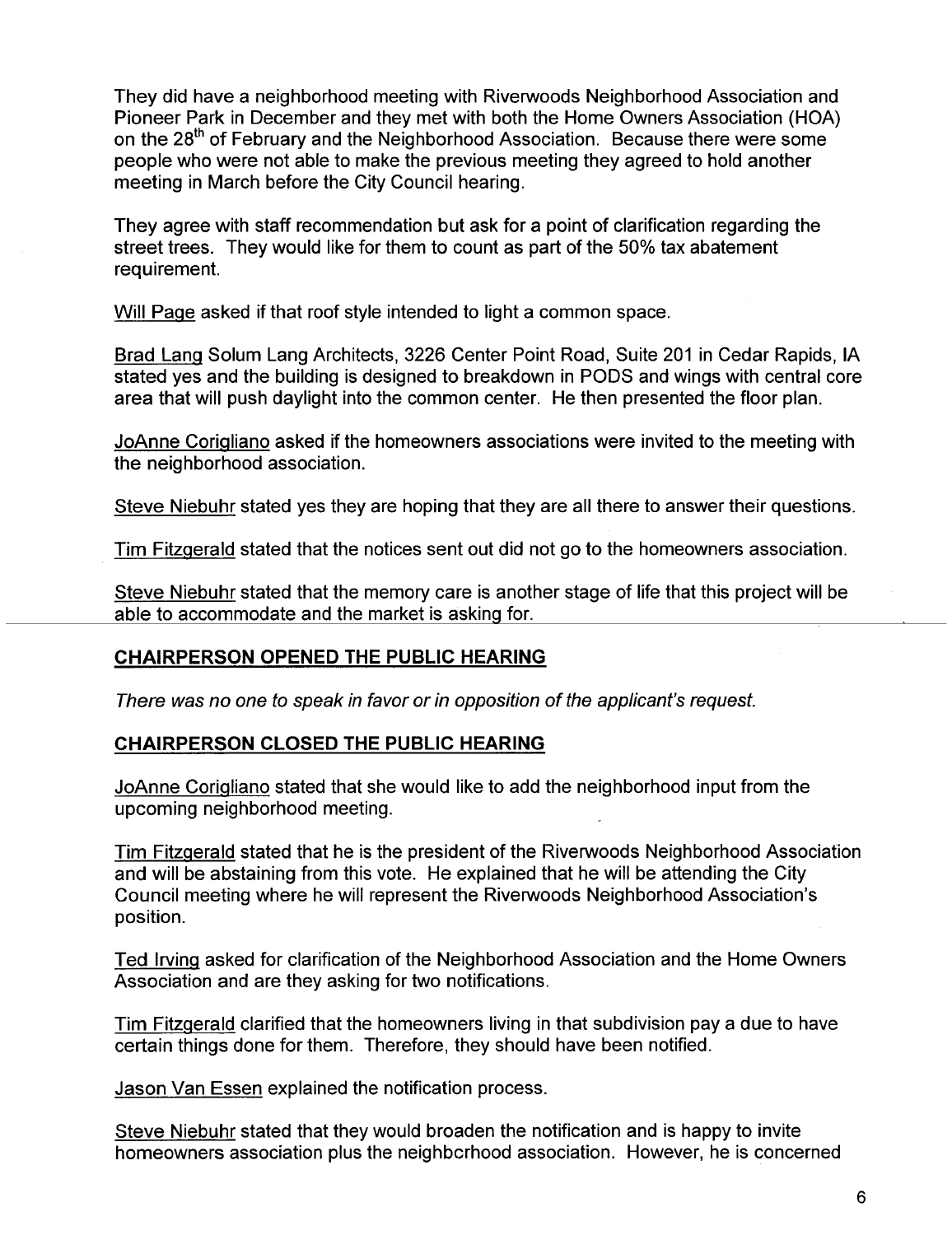why the homeowners associations have to be notified for a PUD which broadens the area required per the zoning ordinance.

JoAnne CoriQliano stated that she understood that this area was to be a recreational area for the HOA which a resident stated she was told when she bought her home.

Steve Niebuhr stated that he has never heard that. He would like to see some type of documentation that supports this.

JoAnne CoriQliano stated that she would see what she could do.

#### COMMISSION ACTION:

Mike Simonson moved staff recommendation Part A) to find the proposed rezoning in conformance with the Des Moines' 2020 Community Character Plan.

Motion passed 9-0-1 (Tim Fitzgerald abstained)

Mike Simonson moved staff recommendation Part B) the approval of rezoning of the subject property from Riverwoods "PUD" District to Riverwoods Terrace "PUD" District; and Part C) the approval of the "Riverwoods Terrace" Conceptual Plan subject to the following revisions to the document:

- 1. A standard added that any solid waste collection container shall be within an enclosure constructed of masonry that is architecturally compatible with the primary building and shall have solid steel gates.
- 2. Provision of street trees along all adjoining street right-of-ways in accordance with standards and spacing for residential districts and the trees wil count towards the 50% tax abatement requirement.
- 3. Addition of a requirement that all building or wall mounted signage shall comply with the "C-1" District standards for assisted living use.
- 4. Identification of the approximate location of all proposed storm water management facilities to the satisfaction of the Permit and Development Administrator.

Motion passed 8-0-2 (Tim Fitzgerald and CJ Stephens abstained)

Respectfully submitted,

 $m20 - 16$ 

Michael Ludwig AICP Planning Administrator

MGL:clw

Attachment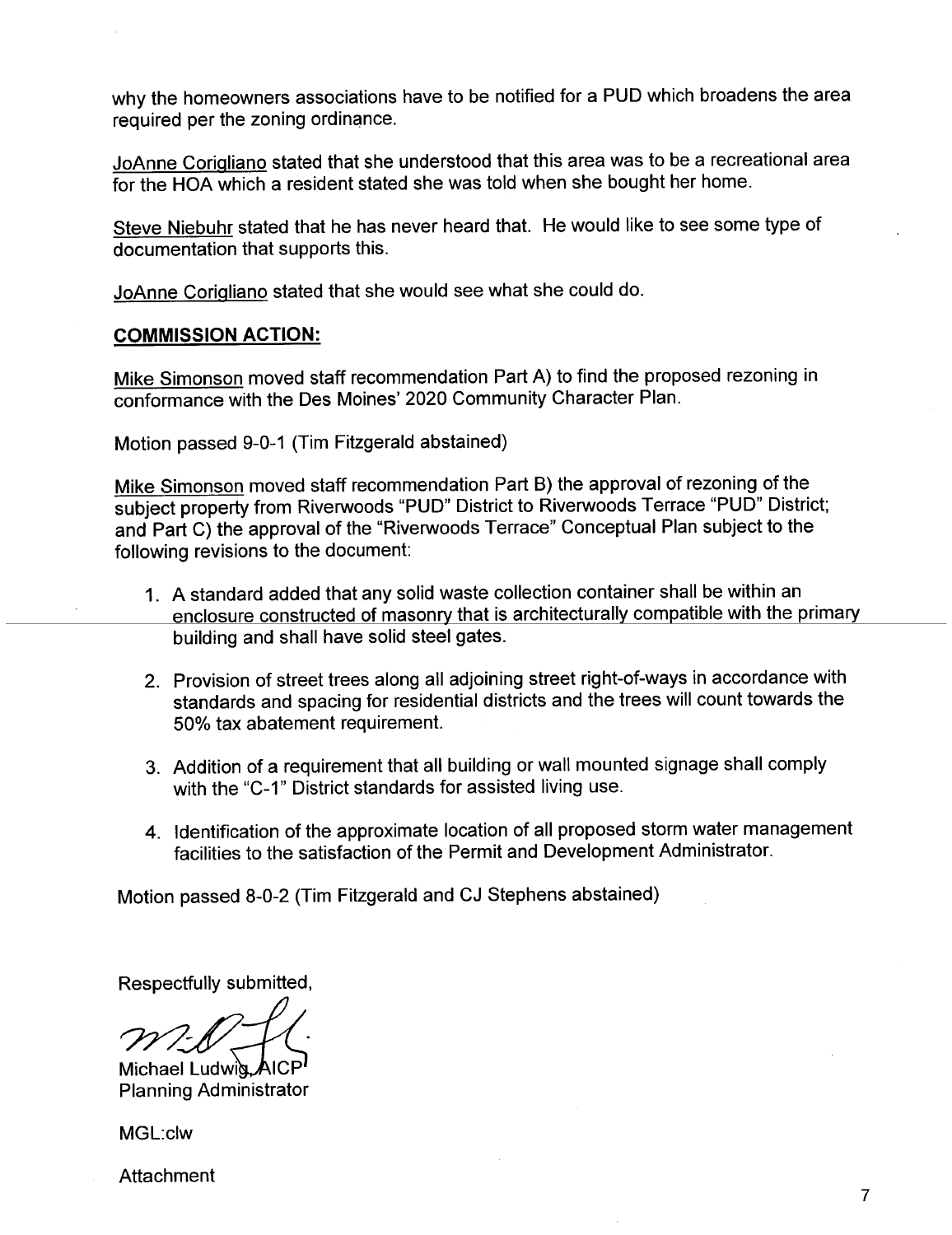Date  $\mathcal{L} = \mathcal{L}$  $0.018$  $9012$ Item I (am) Tam not) in favor of the request Circle One) IPPOLD ame  $\rho^{\gamma\gamma}$  $\delta$ ianature $\delta$ MAR 19  $55$  $23$ Address 3වී  $\nu$ DEPARTMENT<br>Reason for opposing or approving this request may be listed below: Õ, INFORMATION WE HAVE NOT HAD ANY  $THE$ DEVADPER  $MOTECT.$  $C_{OLD}$  $THIS$  $\Gamma$  $KNOV$ THAT OIL GOING ONZ  $DHATS$ ک۸) NEIGRORHOOD ASSOCIATION HAS BEEN  $THIS$ HEARING. FOR A MEETING BEFORE TO HIDE TRAWING WHAT ARE THEY Date  $3 - 7 - 12$ Item  $9018.00018$ I (am) (am not) in favor of the request. (OREOEIVED COMMUNITY DEVELOPMENTht Name lackie Ewire <u>FWLn</u> MAR 19 2012 Deller Signature Address 2216 RILPriOODIC  $\Delta$ **DEPARTMENT** Reason for opposing or approving this request may be listed below: